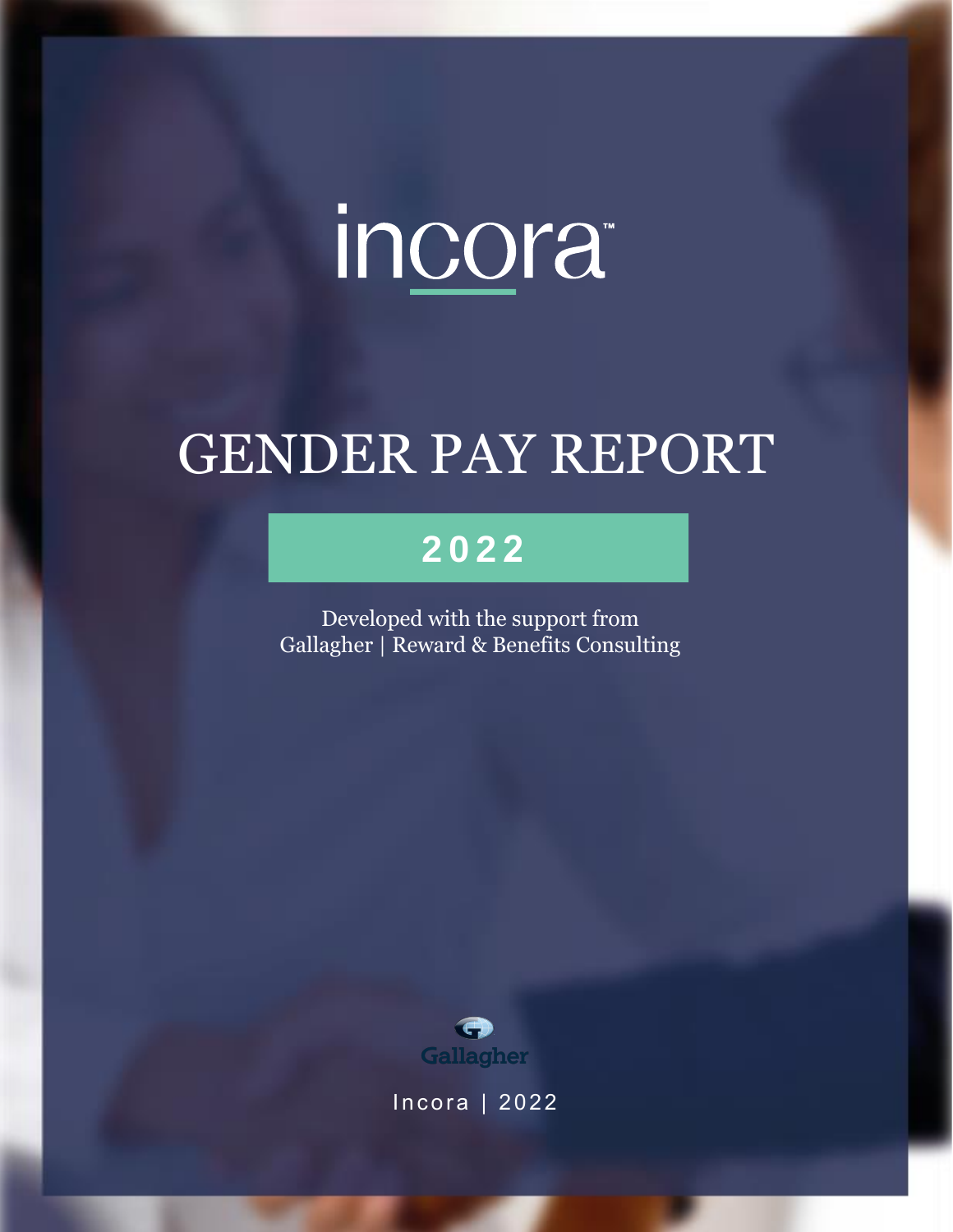

#### **Table of Contents**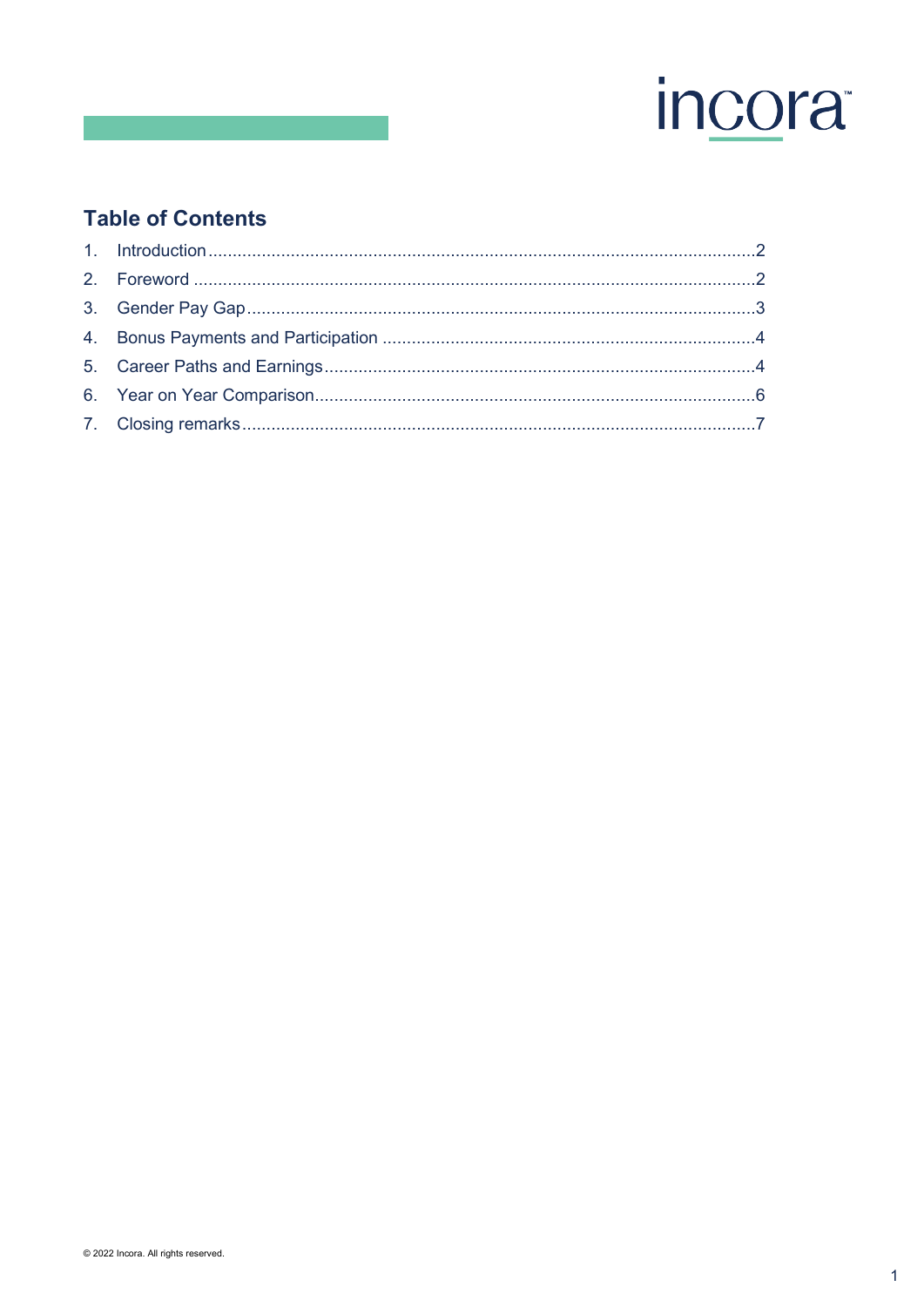

#### <span id="page-2-0"></span>**1. Introduction**

In light of the Government Regulations regarding Mandatory Gender Pay Gap Reporting, which applies to all employers in England, Wales and Scotland with at least 250 employees as of the 5th of April 2021 snapshot date, Gallagher Reward Consulting have been tasked with writing the Gender Pay Narrative to support the gender pay gap reporting requirements for Incora.

#### <span id="page-2-1"></span>**2. Foreword**

As a business we have a passion for excellence, providing innovative supply-chain solutions for companies and the military around the world. Everything we do, from our financial disciplines to our human resource policies, is focused on that aspiration. As an organisation, our promise to our customers is to reduce complexity and increase reliability so that they can deliver mission-critical solutions that improve our world.

Like many organisations, the Coronavirus (COVID-19) pandemic has had a significant impact on our organisation. In some areas of our business, we have needed to furlough teams, adapt quickly to remote working, and assist individuals with shielding, self-isolating or increased childcare and home-schooling responsibilities.

The full impact of the Coronavirus (COVID-19) pandemic is reflected in our 2021 gender pay gap reporting as the consequences for women of increased childcare and home schooling responsibilities, furlough and job losses, are realised. We recognise that these pressures are shrinking an already pressurised female talent pool and continue to create the potential for the gender pay gap to widen as a result across the UK. We believe at Incora it is therefore even more critical at this time to remain committed and focused on equality as we work towards a more gender balanced workforce.

We care for our people and recognise that they are our greatest asset. We want to ensure our workforce is diverse and inclusive and our culture continues to be open and fair. We are passionate about being an inclusive organisation and seek to provide job opportunities for everyone regardless of gender, age, background and nationality. We are committed to building an organisation which leverages individuals' unique talents so that we deliver a world-class service to our customers.

We continue our journey towards a more gender balanced organisation, building upon the action plan we established to improve our programmes and activities already in place. We have a mean gender pay gap of 13.07% favouring males, with our median gender pay gap at 8.21% favouring females. These figures compare favourably to the national figures reported by the Office for National Statistics. When looking at year on year trends, it is important to note that this is our first year reporting as Incora, with both Westco Aircraft and Pattonair data combined. We actively continue to invest in providing access to training and development opportunities to our entire workforce to encourage and promote progression across the organisation.

Females currently represent 35% of our overall workforce. Last year 42% of employee promotions were female, with 34% of those being promoted into management positions.

In our fifth reporting year, our leadership team continues to strive towards making our organisation a fair and balanced workplace. A number of initiatives are collectively influential in taking strides towards moving Incora towards a more gender balanced workforce.

We have launched our D&I Council, supported by our Executive Sponsor, who will be developing different diversity initiatives for the coming year. We have operated a programme of events to highlight the importance of inclusion using story-telling across our organisation.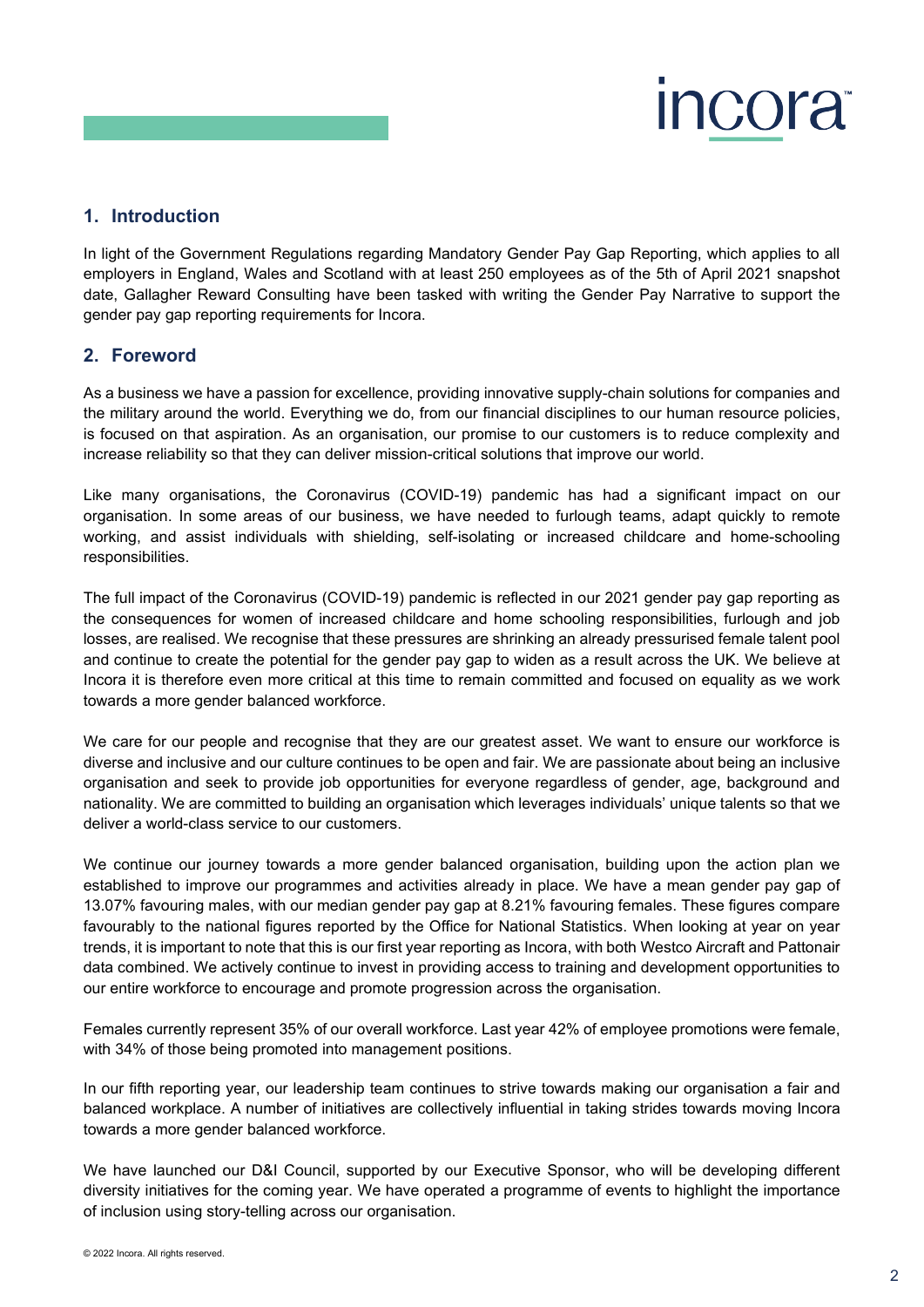

We continue to ensure our HR policies encourage and support flexible working within the organisation and are working to ensure that what we have in place works for everyone. Our HR team actively supports our diversity message across the organisation by positively influencing and challenging our hiring managers to ensure they recognise how their individual behaviours and actions impact our overall ability to create an open, fair and inclusive workplace culture which reflects our company values.

We continue to encourage greater female representation across the organisation through a variety of initiatives and are committed to maintaining the momentum we have experienced over the last year, as we strive towards a more gender balanced organisation.

#### <span id="page-3-0"></span>**3. Gender Pay Gap**

Mandatory Gender Pay Gap Reporting applies to all private and voluntary sector employers in England, Wales and Scotland with at least 250 employees as of the 5th of April 2021 snapshot date. Those organisations are required to publicly report their gender pay gap metrics as follows on the government-sponsored website, with the aim of eliminating the gender pay gap:

| Mean gender<br>pay gap                                                   | Median gender<br>pay gap                        | <b>Gender bonus</b><br>gap                                                                  |  |  |
|--------------------------------------------------------------------------|-------------------------------------------------|---------------------------------------------------------------------------------------------|--|--|
| Difference between<br>average hourly<br>earnings of males<br>and females | Difference between<br>median hourly<br>earnings | Proportion of male<br>and female employees<br>receiving bonus within<br>the 12 month period |  |  |
| Mean gender<br>bonus gap                                                 | Median gender<br>bonus gap                      | Pay quartiles                                                                               |  |  |
| Difference between<br>average bonus<br>earnings                          | Difference between<br>median bonus<br>earnings  | Insight into career<br>paths                                                                |  |  |

As of the 5th April 2021 payroll, our mean gender pay gap stood at 13.07% favouring males, with our median gender pay at 8.21% favouring females:

| <b>Mean Hourly Pay Differences</b> |        | <b>Median Hourly Pay Differences</b> |          |  |  |
|------------------------------------|--------|--------------------------------------|----------|--|--|
| Male Hourly Rate                   | £20.21 | Male Hourly Rate                     | £14.38   |  |  |
| <b>Female Hourly Rate</b>          | £17.57 | <b>Female Hourly Rate</b>            | £15.56   |  |  |
| Pay Gap                            | 13.07% | Pay Gap                              | $-8.21%$ |  |  |

These are both below the national mean (14.6%) and well below the median (15.4%) as reported by the Office of National Statistics, 2021.

The underlying reason behind the mean gap is predominantly due to the higher representation of males in more senior leadership roles. Both the Aerospace and wider supply chain management industry sectors are typically male-dominated and this is reflected across our organisation, recognising the majority of our roles are sourced from this industry. We know we have a lack of female representation in some of our more highly-skilled roles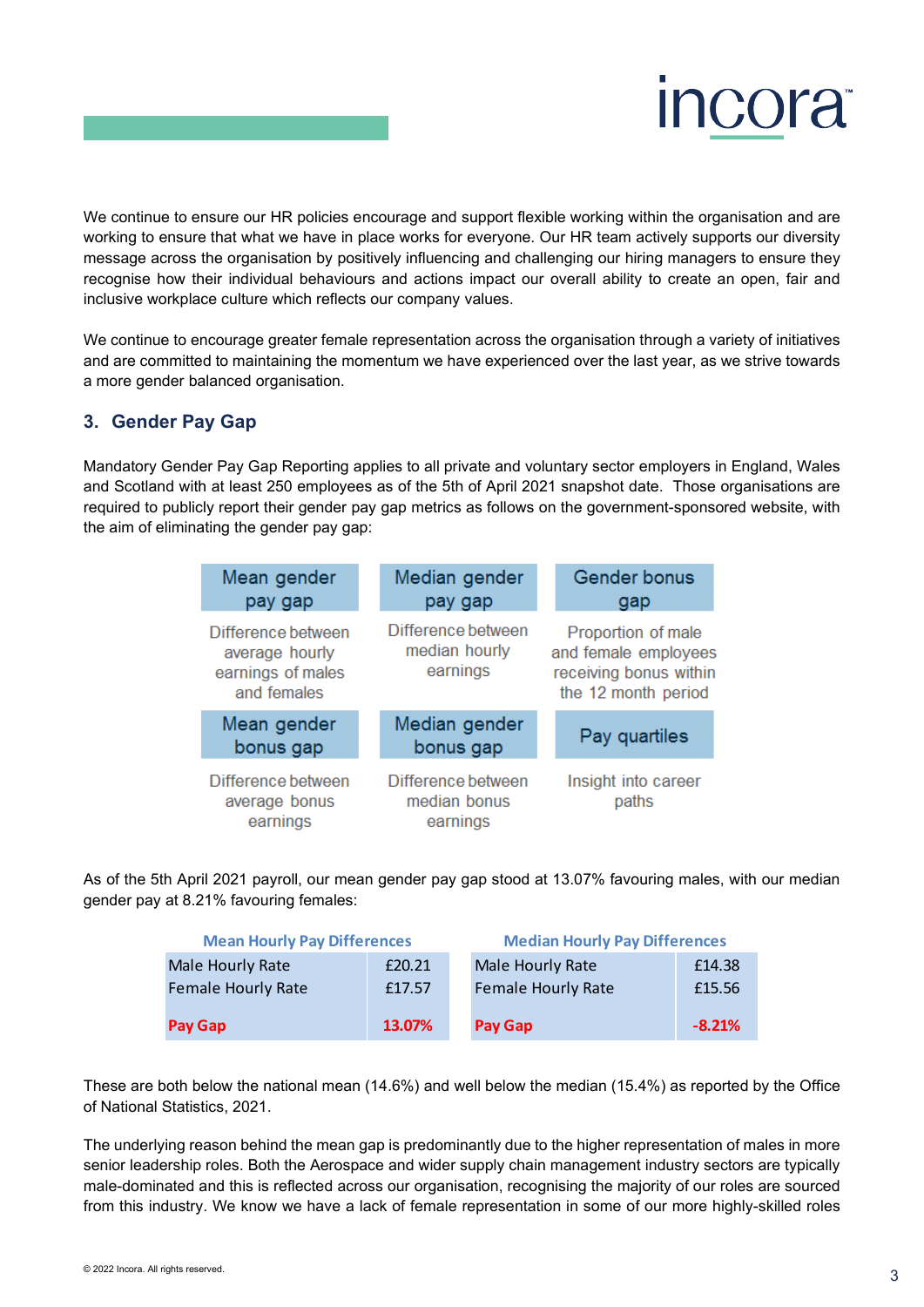

which is contributing to our pay gap as we have a predominance of highly-qualified males in higher-paid roles which attract higher pay because of a scarcity of skills and competition in the market..

We are confident that all our HR processes and practices ensure that men and women are paid equally for doing equivalent jobs across our organisation. While females currently represent 35% of our overall workforce, we are pleased that 34% of our Senior roles are currently being undertaken by females.

#### <span id="page-4-0"></span>**4. Bonus Payments and Participation**

Our mean bonus gap currently stands at 182.08% favouring females, with our median bonus gap favouring females at 173.99%. Caution must be applied given the very small number of recipients (male n=3; female n=1), who are all in receipt of sales incentives. In light of economic circumstances, while we operate discretionary performance-related bonuses which account of company, business area and individual performance, no bonuses were awarded through this vehicle in this reporting cycle.

|                  |            | <b>Number</b><br>Mean Bonus receiving a bonus | % Bonus<br><b>Distribution</b> |                  | <b>Median Bonus</b> | Number receiving a<br><b>bonus</b> | % Bonus<br><b>Distribution</b> |
|------------------|------------|-----------------------------------------------|--------------------------------|------------------|---------------------|------------------------------------|--------------------------------|
| Female           | £8.940.00  |                                               | 0.4%                           | Female           | £8.940.00           |                                    | 0.4%                           |
| Male             | £3.169.37  |                                               | 0.6%                           | Male             | £3,262.93           |                                    | 0.6%                           |
| <b>Bonus Gap</b> | $-182.08%$ |                                               |                                | <b>Bonus Gap</b> | $-173.99%$          |                                    |                                |

#### <span id="page-4-1"></span>**5. Career Paths and Earnings**

Our gender distribution by quartiles, as defined by the regulations, show us that female employees are underrepresented in all quartiles, most notably in the highest pay quartile.

![](_page_4_Figure_8.jpeg)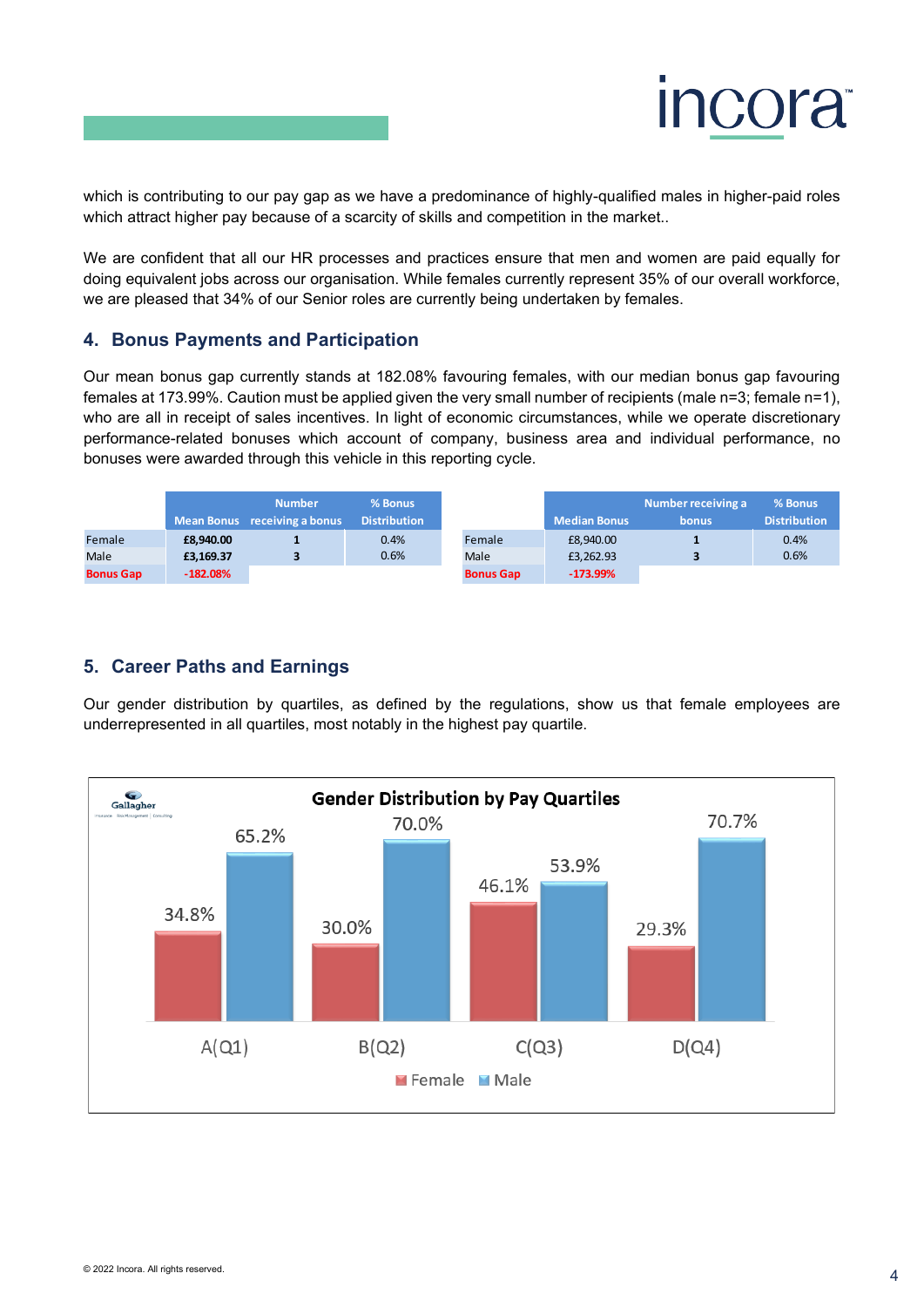![](_page_5_Picture_0.jpeg)

#### **HR Strategy**

Our HR philosophy is to attract and retain high calibre individuals and to leverage their unique talents to help create unique guest experiences every day.

During the Coronavirus (COVID-19) pandemic we adapted our ways of working, restructured our business and established our 'new normal'. As part of this, we identified roles most suited for hybrid working and launched this initiative on an informal basis which has been well-received.

We actively ensure that all our HR policies and tools proactively support flexible working across the organisation as we believe that these policies encourage our talented and driven employees to deliver results and in turn advance their careers in our organisation. As part of this, we now strive to ensure that all recruitment conversations promote our flexible work culture.

We actively create an environment where everyone is motivated to develop and progress through innovative HR policies and practices and an encouraging environment. As part of the merger, we launched an enhanced Maternity policy to level up the benefit across the organisation, which has been well received. We proactively keep in touch with those on maternity leave and are pleased that we saw a 100% return rate in 2021. We look to support our career returners with different tools to positively impact their back to work experience.

We recognise the motivational importance of positive senior role models to inspire confidence and success. We are pleased that a 34% of our Senior roles are occupied by females. Overall 33% of management positions are held by women. We acknowledge that our strategy needs to evolve to ensure that we attract a higher proportion of females into our organisation and that we actively ensure our hiring managers reflect our strategic approach to diversity.

We have launched our new values and leadership behaviours so that our workforce clearly understands what we as an organisation want to recognise and reward. We are working hard to embed these to further strengthen our employer brand and will be used to inform future HR and Reward initiatives.

We ensure roles are externally benchmarked, enabling us to obtain accurate market rates for each role. We acknowledge pay differentials may still remain in certain cases due to factors such as length of service, seniority and performance. Where pay differentials exist due to gender and are not justified by length of service, seniority or performance, we ensure that every effort is made to bridge those gaps. As part of our annual performance management and pay review process we ensure that our people are being paid fairly based on their role, responsibilities, experience and performance.

#### **Recruitment**

We ensure our recruitment approaches have a strong focus on ensuring a greater gender balance in potential candidates presented, tracking all new hires by gender and reporting on a monthly basis. We strive to ensure that all recruitment materials reflect our inclusive employer branding imagery.

We continue to actively challenge all our hiring managers to ensure their behaviour reflects our values in all their interactions.

We are pleased that 33% of our graduates are female and we will continue to work hard to increase these proportions. We are committed to promoting our industry and as part of this, will be exploring partnerships with local colleges and universities.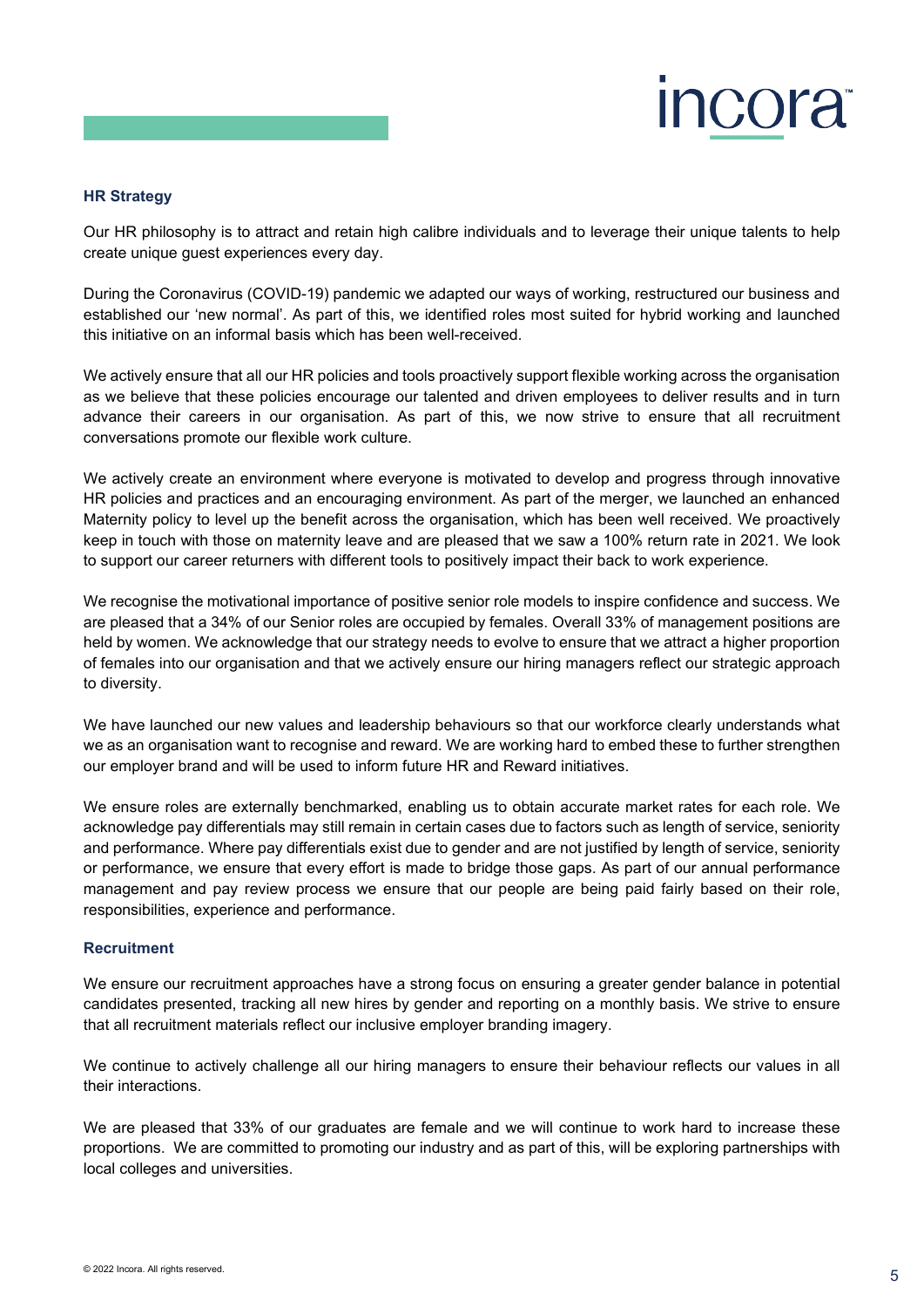![](_page_6_Picture_0.jpeg)

#### **Development**

Employee Development is a key focus within our organisation and we are committed to making the most effective use of the talent, skills and abilities of our employees. We support the training and development of all our employees and apply a gender lens to all our talent development and succession planning discussions.

We have launched our D&I Council, supported by our Diversity Executive Champion, who will be developing different diversity initiatives for the coming year. We have operated a programme of events to highlight the importance of inclusion using story-telling across our organisation, including:

- 1. Black History Month
- 2. International Women's Day

#### <span id="page-6-0"></span>**6. Year on Year Comparison**

When we consider year on year comparison, we note a slight widening mean gender pay gap at the mean, with a more pronounced movement at the median, reversing in favour of females. We see a much more pronounced movement in both median and mean bonus gaps, though as previously flagged, caution must be applied given the small headcounts.

|                         | 2019   | 2020   | 2021       | 2021 Vs 2020 |
|-------------------------|--------|--------|------------|--------------|
| Mean Gender Pay Gap     | 23.28% | 12.65% | 13.07%     | 0.42%        |
| Median Gender Pay Gap   | 1.70%  | 13.27% | $-8.21%$   | 21.48%       |
| Mean Gender Bonus Gap   | 65.80% | 40.05% | $-182.08%$ | 222.12%      |
| Median Gender Bonus Gap | 84.53% | 52.22% | $-173.99%$ | $-226.21%$   |
| Males receiving bonus   | 55.32% | 59.67% | 0.64%      | -59.03%      |
| Females receiving bonus | 60.14% | 59.83% | 0.40%      | -59.43%      |